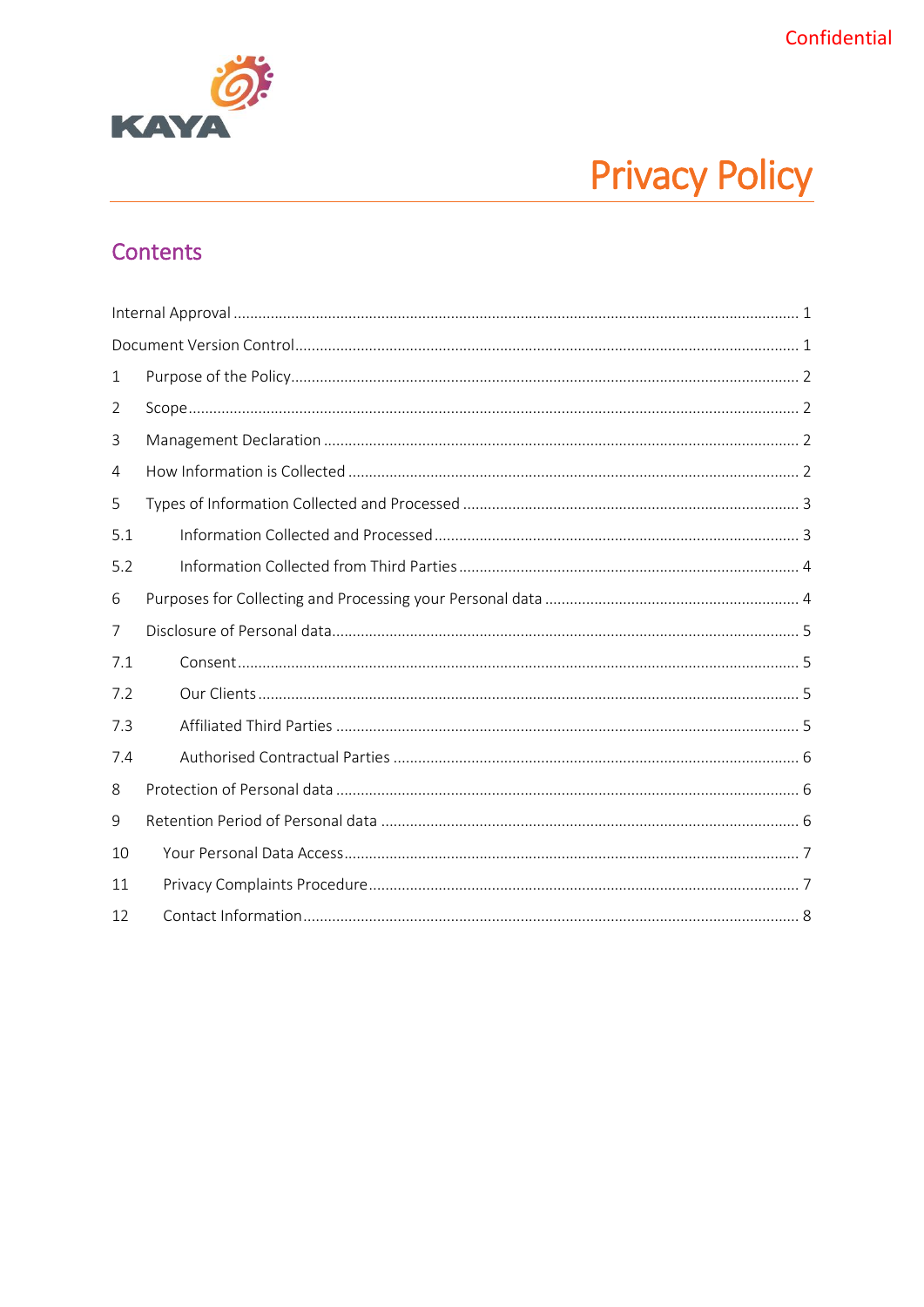# <span id="page-1-0"></span>Internal Approval

*Table 1 Approval*

| Approval    | Approved on behalf of Kaya Consulting (Pty) Ltd |
|-------------|-------------------------------------------------|
| Name        | Lianne Sipsma                                   |
| Designation | <b>Global Managing Partner</b>                  |
| Signature   | Sanama                                          |
| Date        | 20/01/2021                                      |

| Name        | Yolanda de Beer                   |
|-------------|-----------------------------------|
| Designation | <b>Global Information Officer</b> |
| Signature   |                                   |
| Date        | 2021-01-20                        |

# <span id="page-1-1"></span>Document Version Control

*Table 2 Document Version Control*

| Version | Date       | Summary of changes                                         |
|---------|------------|------------------------------------------------------------|
| V000    | 2020-12-01 | <b>NA</b>                                                  |
| V001    | 2021-01-20 | Update clauses and inserted approval                       |
|         |            | Rename policy from Assessment Terms and Conditions to Kaya |
|         |            | Privacy Policy                                             |
| V002    |            |                                                            |
| V003    |            |                                                            |
| V004    |            |                                                            |
| V005    |            |                                                            |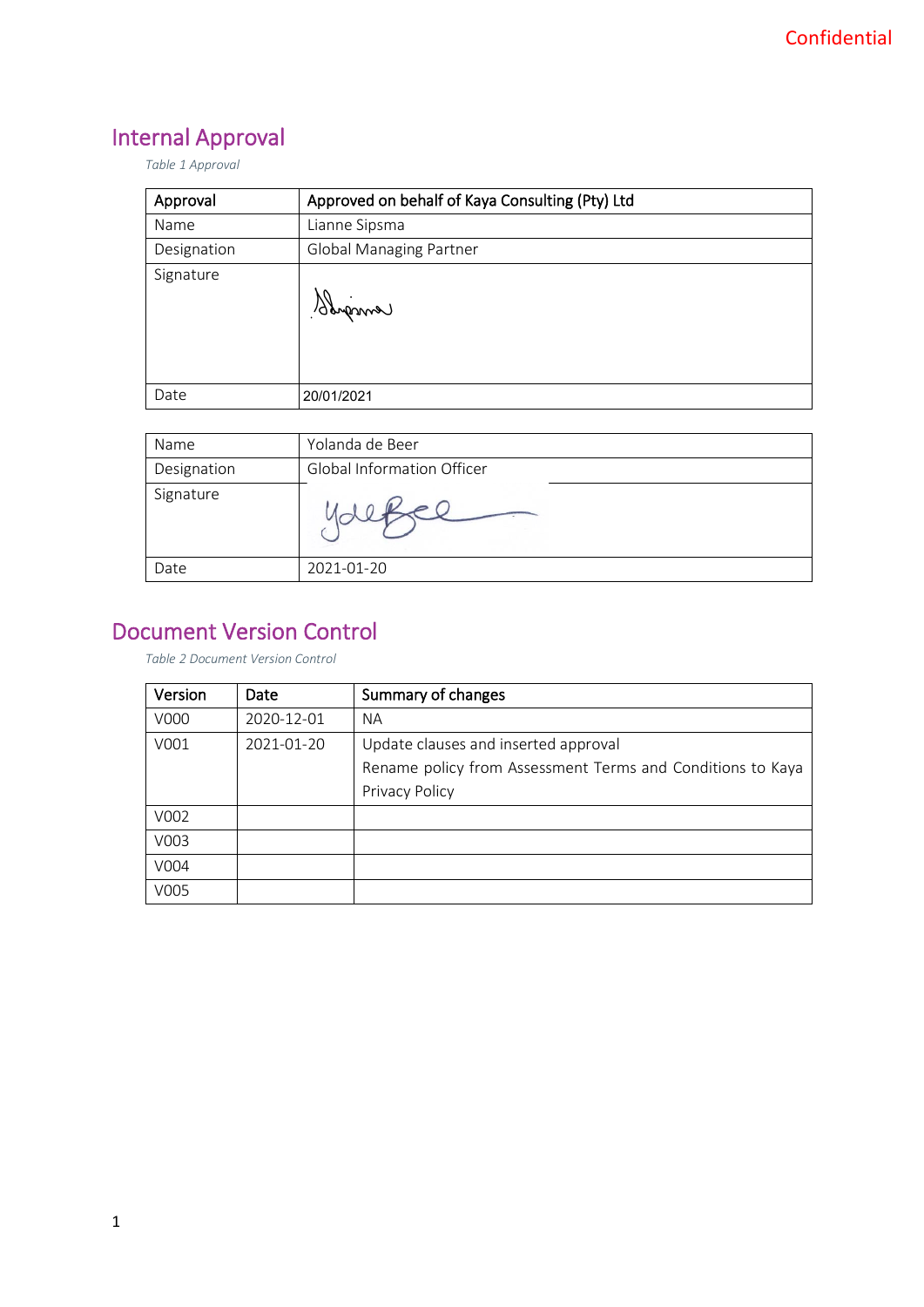## <span id="page-2-0"></span>1 Purpose of the Policy

At Kaya Consulting we recognize the importance of privacy and are committed to protecting the confidentiality and integrity of all personal data in compliance with applicable data protection laws in all the countries where we operate (South African POPI Act and Australian APP).

# <span id="page-2-1"></span>2 Scope

This policy is applicable to all employees in Kaya Consulting (Pty) Ltd. This Privacy Policy ("Policy") explains how we ("Kaya Consulting") collect and process your personal data as well as the purposes for which such collection and processing are done. This Policy applies to any individual whose personal data is submitted and processed by Kaya Consulting and via our websites. We reserve the right to update this Policy at any time.

### <span id="page-2-2"></span>3 Management Declaration

Kaya Consulting (Pty) Ltd , represented by the Information Officer confirms that we have familiarized ourselves with the content of this Act, applicable regulations and other rules relating to the protection of personal information, and will strive to adhere to these requirements at all times.

## <span id="page-2-3"></span>4 How Information is Collected

We collect personal data about individuals who provide responses ("Participants") in any of our psychometric assessments ("Assessments") at the request of a Client ("Client"). We also collect personal data about individuals who are coached by a Kaya Accredited Coach ("Coach").

You may give us personal data by filling in forms on our websites [\(https://www.thekayagroup.com,](https://www.thekayagroup.com/) [https://www.wellbeingindicator.com/\)](https://www.wellbeingindicator.com/), by corresponding with us by phone, email or otherwise, or as you may be invited by us or our Client to complete an Assessment or when you are coached by a Coach.

You may provide personal data to us when you register to use our Website, use the Online Assessment System, complete one of our Assessments (including pen-and- paper formats), use the online application as part of your coaching, subscribe to our newsletter, complete a survey, report a problem with our Website, submit an information request, or otherwise communicate with us.

Clients may provide personal data about Participants that have been nominated to undertake an Assessment. Coaches may provide personal data about Participants that are participating in a coaching process with the Coach. This information may include the Participant's name, email address, date of birth (where applicable) and other contact details. Participants may also provide this information directly to us.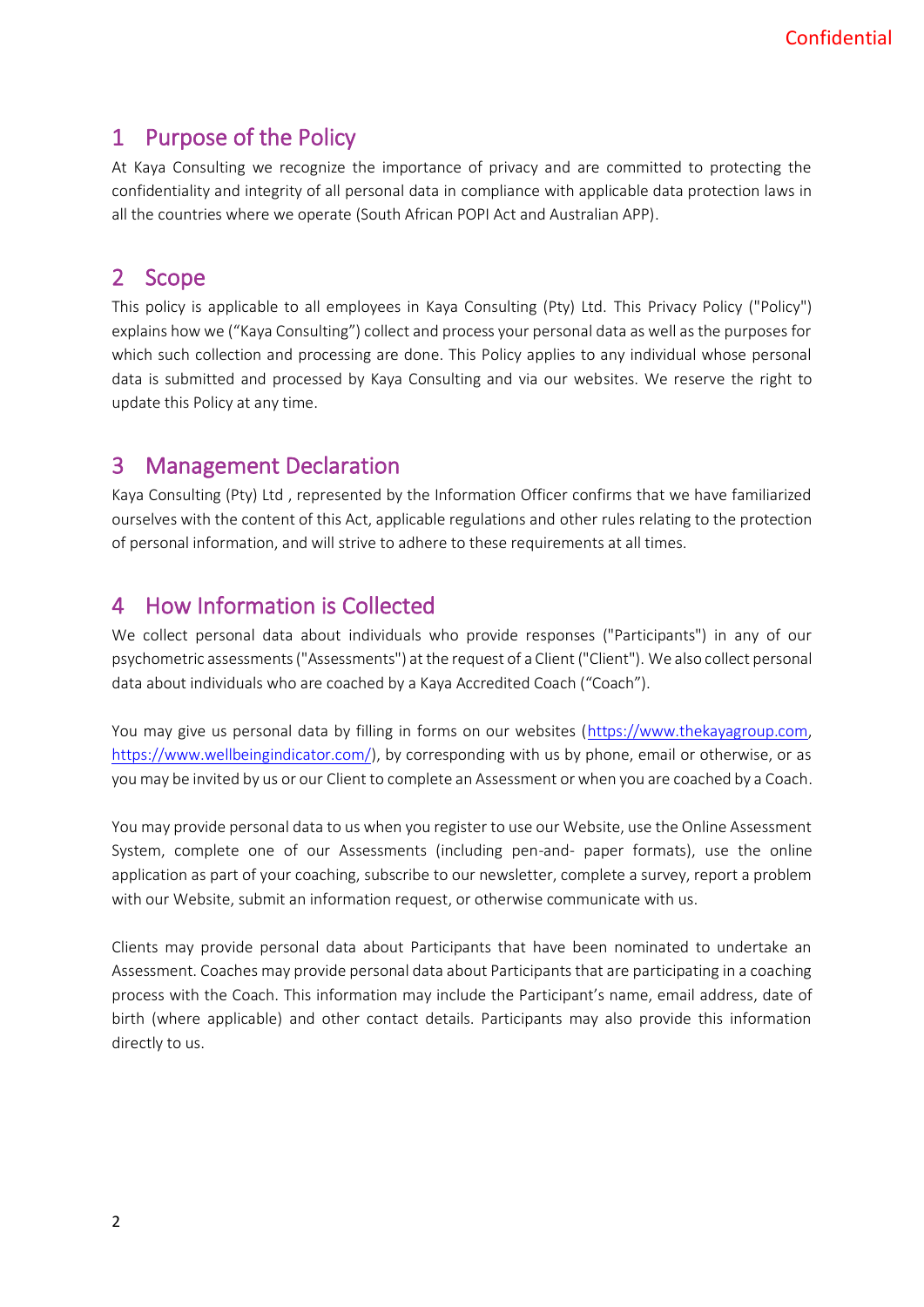# <span id="page-3-0"></span>5 Types of Information Collected and Processed

#### <span id="page-3-1"></span>5.1 Information Collected and Processed

When participating in an Assessment or completing questions online on our Website and/or using the Online Assessment System, and/or using the Kaya Online Application we will ask the Participant to provide responses that may constitute personal data. All personal data collected from the data is necessary to fulfil the service selected by the candidate or client. All data collected shall not be excessive or unnecessary to the fulfilment of the service and will be stored for an appropriate amount of time.

We categorise such personal data as follows:

- "Identification Data" which means information such as your name, email address and other contact details. You must provide Identification Data for us to administer the Assessment, provide results to the Client as well as for purposes explained in this policy. In the South African context, identity numbers are used as a unique identifier by some of the Assessment Providers and this data is required to administer certain assessments where applicants can only complete an assessment once in their lifetime.
- "Assessment Data" which means your responses in Assessments. This may include, or may allow us to deduce, information such as motives; talents; aptitudes; competencies; interests; and behaviour in the workplace.
- You will be required to provide a response to some (if not all) of the questions within the Assessments. If you do not provide a response to certain questions within the Assessment, you may not be able to proceed to the next section or it may affect your Assessment score.
- "Research Data" which means responses to questions about you and which may include information such as:
	- o gender;
	- o age;
	- o racial or ethnical orientation; cultural background; qualifications;
	- o work experience; and
	- o details regarding employment, responsibilities and work.
	- o "Special Category of Personal Data" means data that are also Research Data that could be collected for research purposes that are protected under data protection laws in various countries and might be required to be revealed by country specific antidiscrimination legislation and/or affirmative action legislation and fairness monitoring. This is specifically the case in South Africa.

You do not need to provide Research Data to us. This information is entirely voluntary and you may elect to respond to questions related to Research Data by selecting the "I prefer not to respond" option in an online form.

Your ability to complete an Assessment will not be affected by your choice not to provide such Research Data, nor will this choice affect your Assessment results. There may be circumstances where country and/or race and/or gender norms are used in the scoring of the assessments and Research Data has to be used for such instances. Since the reason for undergoing an Assessment is to test your suitability for purposes of employment or development, the presence or absence of the Research Data might,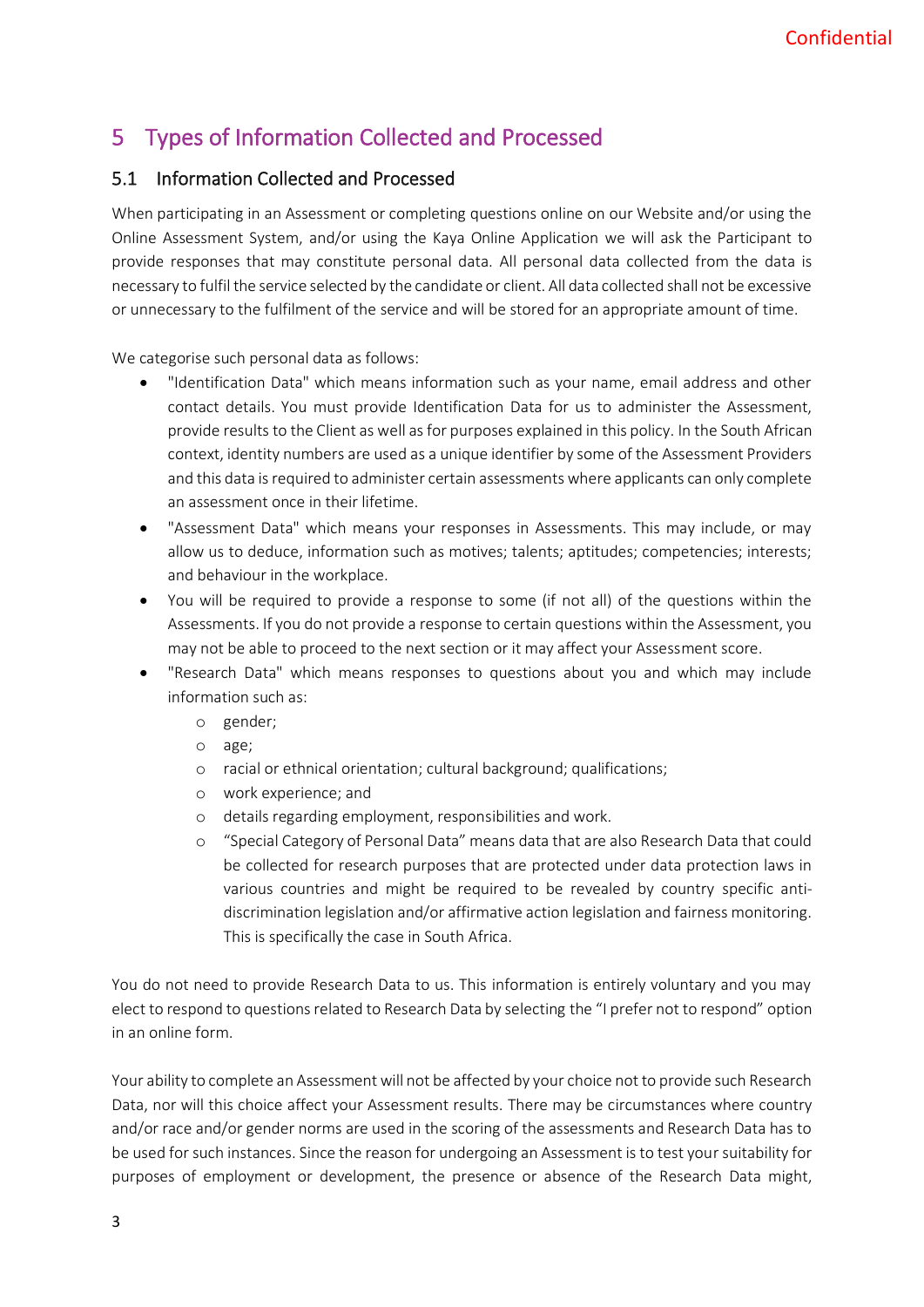however, influence certain talent decisions about you if there are any country specific legislation such as affirmative action measures or employment opportunity monitoring requirements.

#### <span id="page-4-0"></span>5.2 Information Collected from Third Parties

To provide a full service to our Clients, we have partnered with various assessment providers around the globe who each have different assessments. Depending on the Client's requirements, we may need to make use of these different assessments and as a result, we may obtain your Assessment Data compiled by these assessment providers. Information obtained in this way will be treated in accordance with this Policy. All third parties used by us, sign the Kaya Data Processing Agreement and are required to complete an annual cybersecurity audit.

#### <span id="page-4-1"></span>6 Purposes for Collecting and Processing your Personal data

We will use personal data about Clients, Participants, and other users of our website in the course of our legitimate interest in providing Services for the following purposes:

- In the case of Clients: to fulfil our obligations arising from any contracts entered into between the client or client representative and us, and to provide Clients with the information, products and Services that they request from us and billing Clients for the products and Services provided; to provide Clients with information about further Assessments, reports and services; to notify Clients about changes to our Services; to ensure that our Website is presented in the most effective manner to Clients.
- In the case of Participants: to administer Assessments and for our internal operations, including troubleshooting, data analysis, testing, research, statistical and survey purposes; to provide a coaching service to Particpants.

We process Identification Data and Assessment Data provided in relation to your Participation in Assessments for the purpose of providing Services to our Clients. This may include processing this data to:

- identify your Assessment and responses;
- assess your aptitudes and preferred working styles;
- produce Assessment reports for our Client who has made this Assessment available to you.

We may process Personal Data for research purposes. We analyse responses in terms of demographic variables such as gender, age and cultural background over time; this is considered best practice and allows us to monitor and improve our Assessments for fairness in use, create benchmark data and validations studies. The Research Data that we collect goes through the process of aggregation and/or anonymisation. The Research Data will be anonymised unless otherwise instructed by Clients in order to use group data as part of their talent management strategies. Personal Data will not be individually disclosed to any third parties not covered in a contractual service agreement and contractual relationship. This is included in the individual consent form that the participant completes prior to commencing the assessment process.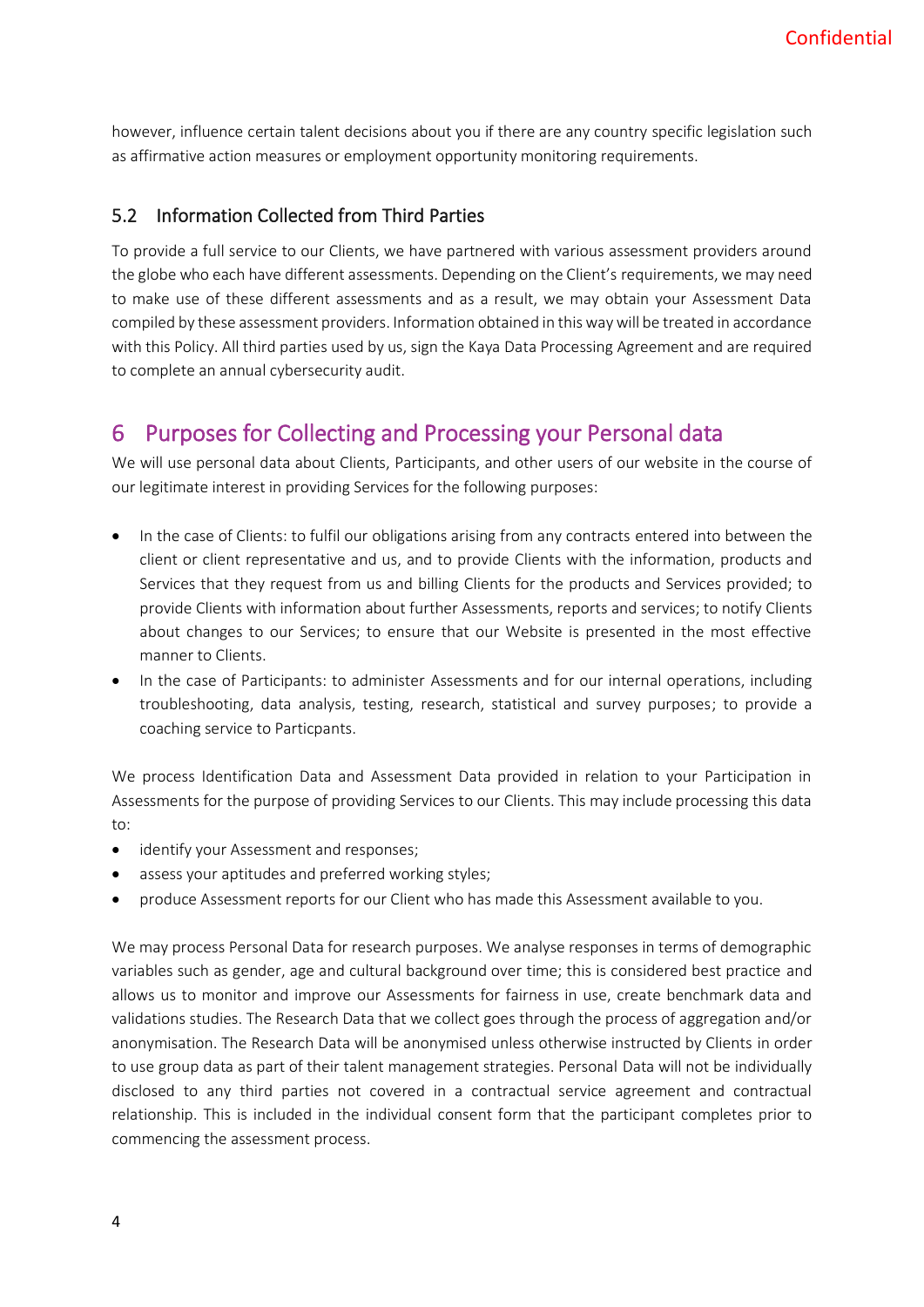We may also process your personal data for the purposes of using and refining Assessment tools, analysis, accounting, billing and audit, administration, enforcing and defending legal rights, systems testing, maintenance and product development, performing our obligations to Participants and Clients whether under contract or otherwise, and to help us in future dealings with you.

The Assessment reports and services we provide to our Clients may be used by them for purposes which may include the selection and development of individuals in an employment or human resources context. We may also provide a copy of the Assessment Data to our Clients for use by them for their own internal human resource management purposes. Clients are entitled to use the personal data that we provide to them as part of our Services for their own internal business purposes. Such Clients are obliged to process your personal data in accordance with their own obligations under applicable country specific Data Protection Laws.

## <span id="page-5-0"></span>7 Disclosure of Personal data

We will not disclose your Personal Data to any third parties unless we need the third party to carry out a specific service such as the provision of online psychometric testing. Any third parties we send personal information to, are bound by the same privacy and data protection laws as we are. We will only disclose your Personal Data if we believe in good faith that we are required to disclose it in order to comply with any applicable law, regulation or lawful request, such as a court order.

#### <span id="page-5-1"></span>7.1 Consent

We require your consent to process your Personal Data and Sensitive Personal Data. You will be required to complete either a consent form or by selecting the appropriate section of our online assessment that indicates your consent. Please note that by completing an Assessment, you are consenting to the release, transfer and/or other communication of your results to the organisation who commissioned this assessment. For further information on how your results will be used, stored or accessed in this organisation, you can contact the person in this organisation who commissioned this assessment directly.

#### <span id="page-5-2"></span>7.2 Our Clients

Your personal data will be shared with our Clients in connection with the Assessment(s) in which you have participated. Individual responses may be disclosed to Clients, and an overall Assessment report will be provided to Clients, containing an overall Assessment score and additional comments about your assessment performance. You provide consent for the release of your Personal Information to our Clients in the consent form you complete at the commencement of the process.

#### <span id="page-5-3"></span>7.3 Affiliated Third Parties

To facilitate the provision of Services to our Clients in the Assessment process, information about you may also be passed to other assessment providers, our suppliers and the suppliers of our assessment providers from time to time, as well as parties who provide administrative, email, technological support, and other professional services to us. Any third parties with whom we share Personal Data are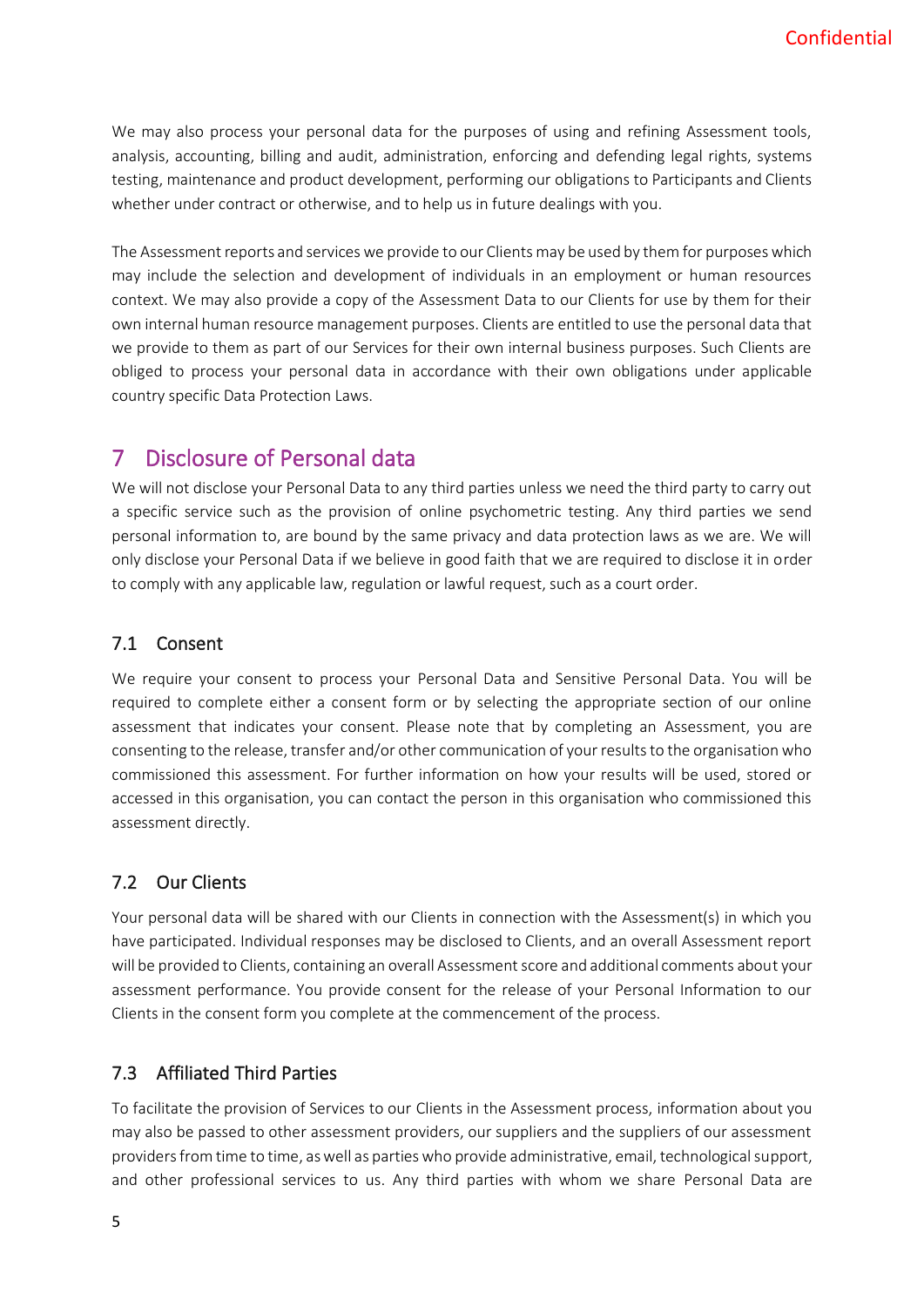contractually required to implement appropriate data protection and security measures to protect personal data and are not permitted to use personal data for any purpose other than the purpose for which they are provided with or given access to personal data. All third parties used by us, sign the Kaya Data Processing Agreement and are required to complete an annual cybersecurity audit to demonstrate the appropriate data protection and security measures they have implemented.

#### <span id="page-6-0"></span>7.4 Authorised Contractual Parties

We may also disclose your data to authorised parties covered in the contract, such as a rater in a 360 degree assessment. Raters' individual responses are not disclosed but aggregated results are reported.

### <span id="page-6-1"></span>8 Protection of Personal data

We maintain appropriate administrative, technical and physical safeguards to protect against loss, misuse or unauthorised access, disclosure, alteration or destruction of the information you provide when visiting or using our Website.

We will take responsible measures to

- Identify all reasonably foreseeable internal and external risks to personal information in its possession or under its control;
- Establish and maintain appropriate safeguards against the risks identified;
- Regularly verify that the safeguards are effectively implemented; and
- Ensure that the safeguards are continually updated in response to new risks or deficiencies in previously implemented safeguards.

### <span id="page-6-2"></span>9 Retention Period of Personal data

We only store your Personal Data for as long as is necessary in order to provide assessment results for the Talent Management Intervention contracted, purposes of processing and/or for a period of time that is required of us by applicable law.

We will also anonymise personal data at the request of the Client or the Participant. If the Participant requests their data to be anonymised, we will first inform the Client who requested the Assessment to confirm that they have concluded their use of your data as part of their talent decision making processes.

We retain Clients' personal data for as long as we maintain a relationship with Clients, and then for as long as is necessary in order to assist with any contractual obligations, queries, requests or complaints regarding the Assessments and/or the Services, to commence or defend legal claims, and to comply with our regulatory obligations (including record retention obligations).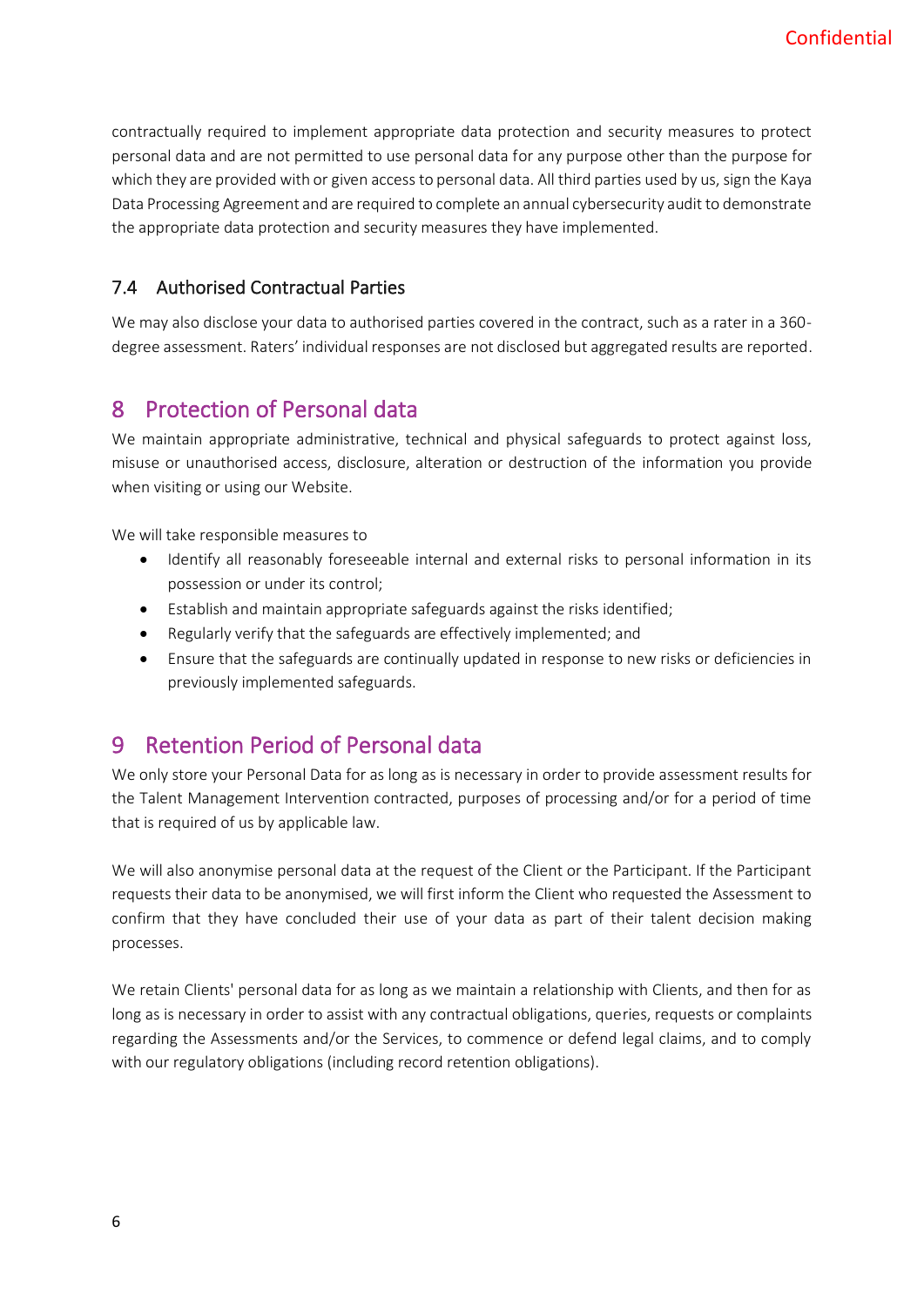# <span id="page-7-0"></span>10 Your Personal Data Access

You may have access to your personal information, which is held within a secure online storage system. To ensure the integrity and safety of your personal information, Kaya Consulting will only disclose such information if we are satisfied of your identity. We therefore ask that you make any request in writing to us at info@thekayagroup.com.

You will not have the right to make changes to the Assessment Data as this would undermine the accuracy and value of the Assessment reports.

You may, in the prescribed manner, request us to

- Correct or delete Personal Data about the you in our possession that is inaccurate, irrelevant, excessive, out of date, incomplete, misleading or obtained unlawfully; or
- Destroy or delete a record of Personal Data about you that we are no longer authorised to retain.

Upon receipt of a request referred to above, we will, as soon as reasonably practicable –

- Correct the information;
- Destroy or delete the information; and
- Provide you, with credible evidence in support of the information.

## <span id="page-7-1"></span>11 Privacy Complaints Procedure

If you believe that Kaya Consulting has not dealt with your Personal Data in accordance with this Policy, you can make a privacy complaint to use.

In order to properly and efficiently respond to a privacy complaint, complainants should ensure that the complaint contains sufficient information to enable the us to understand its nature and the outcome sought. Information a complainant should consider providing includes:

- what has happened;
- who was involved;
- where did the event/s occur and/or come to the their attention;
- how do they believe their personal information has been mishandled; and
- what outcome are they seeking.

A privacy complaint can be made to Kaya Consulting in the following ways:

| Email:                                     | info@thekayagroup.com, for attention of the Kaya Information Officer |
|--------------------------------------------|----------------------------------------------------------------------|
| South African office: $+27(0)$ 12 443 6468 |                                                                      |
| Australian office:                         | +61 (0) 43 531 0135                                                  |

The Kaya Information Officer will:

- acknowledge receipt of the privacy complaint in writing within 5 business days of the complaint having been received by them, providing detail of the complaint process, contact officer and relevant timeframes; and
- record the privacy complaint on the Kaya Information Privacy Complaint Register.